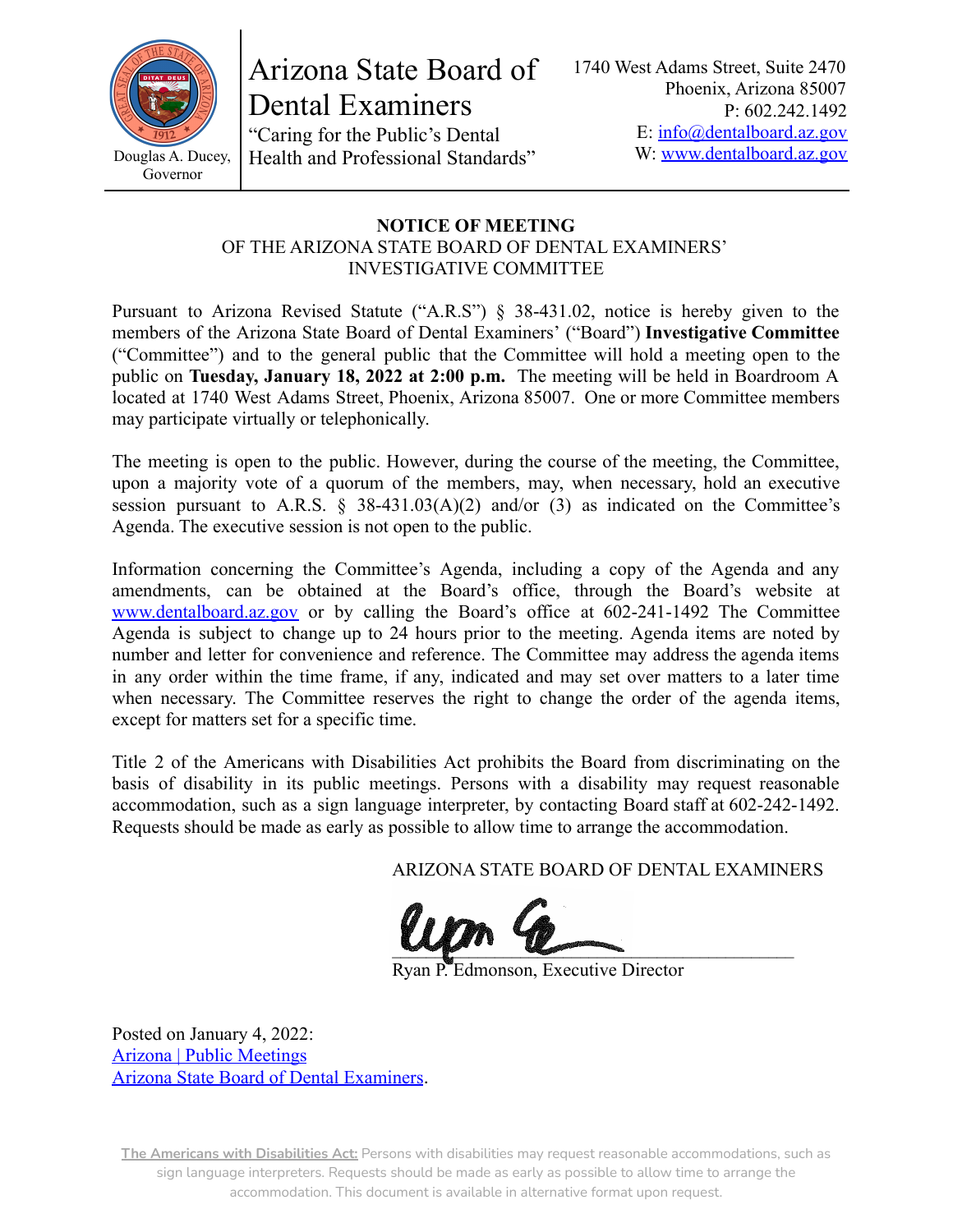

Arizona State Board of Dental Examiners "Caring for the Public's Dental Health and Professional Standards"

# **January 18, 2022 Investigative Committee Meeting Agenda**

The Investigative Committee's ("Committee") Chairperson reserves the right to change the order of items on the agenda, except for public hearings set for a specific time.

During the Committee meeting and upon a vote of the majority of a quorum, the Committee may go into executive session to obtain legal advice from the Board's attorney(s) pursuant to Arizona Revised Statute ("A.R.S.") § 38-431.03(A)(3) on any agenda items listed on the agenda. All meeting attendees whose presence is not required in an executive session will be required to leave the meeting room during executive session. Any and all legal action will take place in open session.

## **I. CALL TO ORDER AND ROLL CALL**

## **II. WELCOME AND INTRODUCTIONS**

#### **III. CALL TO THE PUBLIC**

Pursuant to A.R.S. § 38-431.01(H), the Committee may make an open call to the public during a public meeting, subject to reasonable time, place and manner restrictions, to allow individuals to address the public body on any issue within the jurisdiction of the public body. However, members of the Committee are not allowed to discuss or take legal action on matters raised during an open call to the public unless the matters are properly noticed for discussion and legal action. The Committee, however, may ask staff to review a matter or may ask that a matter be put on a future agenda.

#### **IV. SCOPE OF WORK**

Committee to review, discuss and determine their scope and parameters of activity in furthering the Board's directive in establishing the Committee.

#### **V. CURRENT PROPOSED LEGISLATION REGARDING A STATUTORY ESTABLISHED INVESTIGATION COMMITTEE**

Committee to review and discuss current statutes and rules regarding the investigation of complaints and the Board's proposed language to formally establish an investigative committee within the Board.

### **VI. DISCUSSION AND POSSIBLE ACTION ITEMS FOR FUTURE MEETING AGENDAS**

**The Americans with Disabilities Act:** Persons with disabilities may request reasonable accommodations, such as sign language interpreters. Requests should be made as early as possible to allow time to arrange the accommodation. This document is available in alternative format upon request.